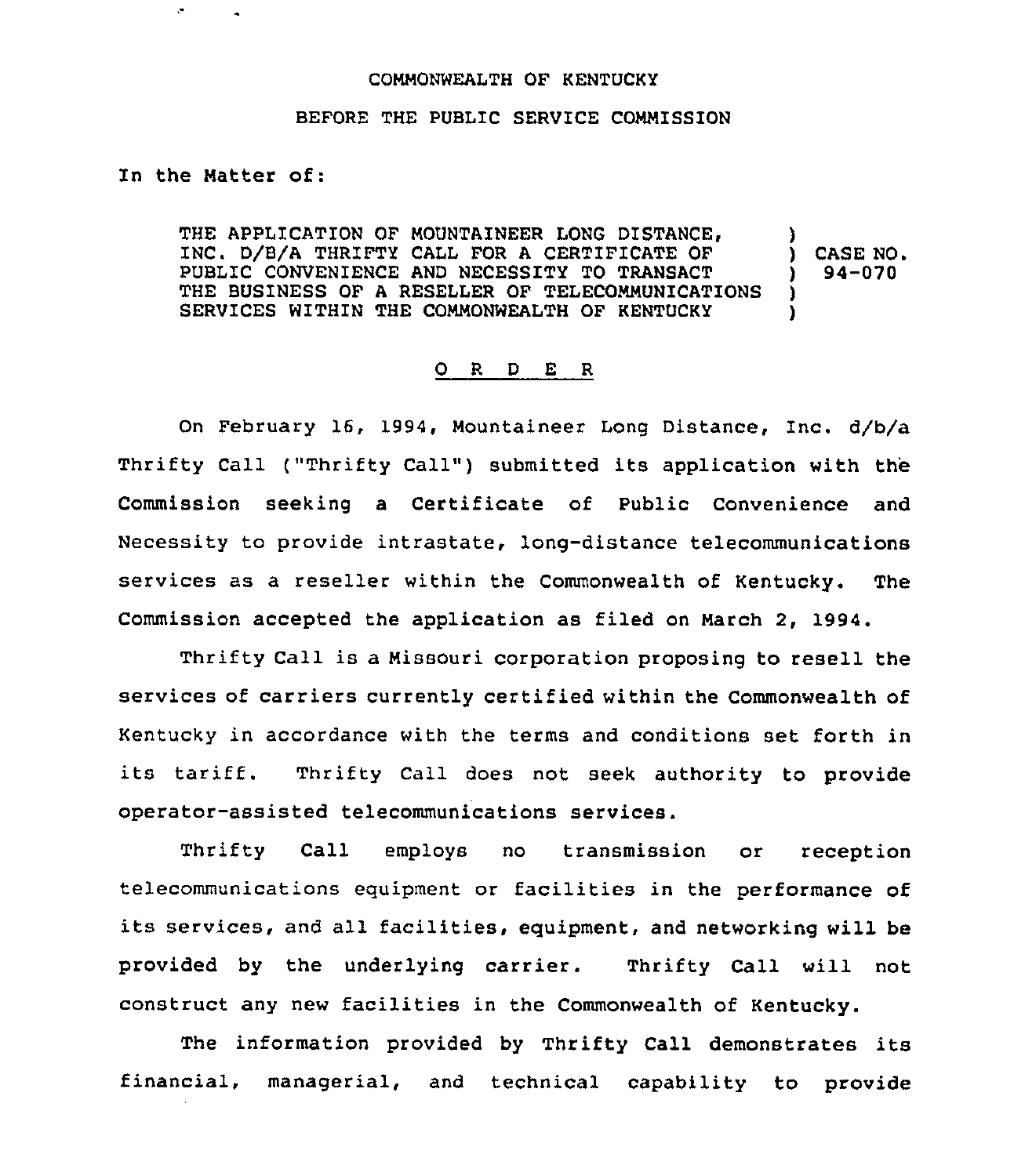intrastate, long-distance telecommunications service. The proposed rates as submitted February 16, 1994 should be approved as the fair, just, and reasonable rates to be charged.

The Commission, having considered the application, the information provided by Thrifty Call, and being otherwise sufficiently advised, HEREBY ORDERS that:

1. Thrifty Call be and it hereby is granted authority to provide intrastate, long-distance telecommunications services within the Commonwealth of Kentucky on and after the date of this Order.

2. Thrifty Call shall comply with the provisions of the Orders in Administrative Case No. 323.<sup>1</sup>

 $3.$ Thrifty Call's authority to provide service in this Commonwealth is strictly limited to those services described in this Order and Thrifty Call's application.

4. The rates and charges proposed by Thrifty Call are hereby approved, as submitted on February 16, 1994.

5. Within 30 days from the. date of this Order, Thrifty Call shall file its revised tariff sheets in accordance with 807 KAR 5:011, and the restrictions and conditions of service contained herein as proposed in the submission made February 16, 1994.

 $\mathbf{1}$ Administrative Case No. 323, An Inquiry Into IntraLATA Toll Competition, An Appropriate Compensation Scheme for Completion of IntraLATA Calls by Interexchange Carriers, and WATS Jurisdictionality, Phase I, Order dated May 6, 1991.